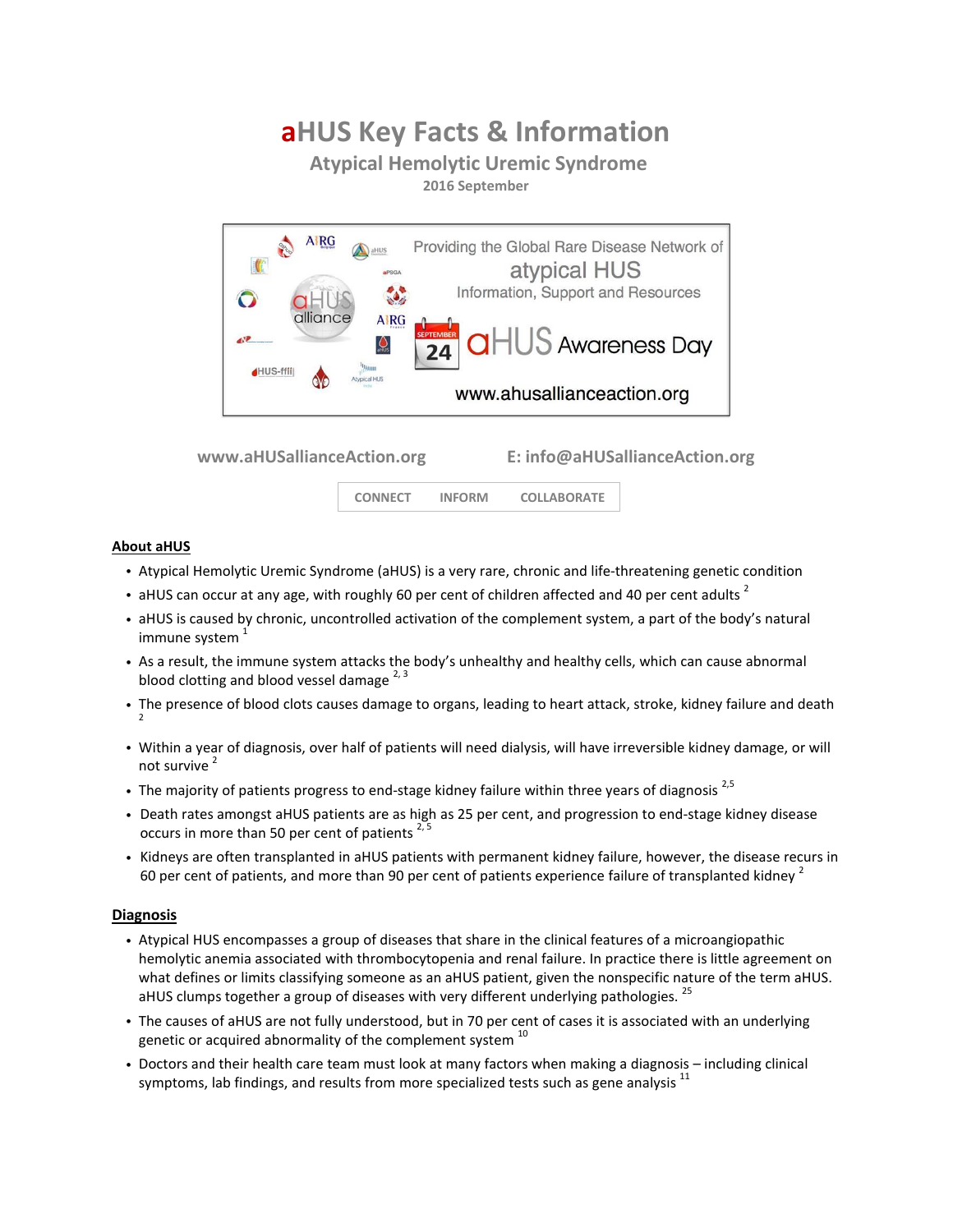- During initial onset of aHUS, or during recurring episodes, tell-tale signs can be detected from lab findings relating to <sup>9</sup>
	- platelet levels
	- hemoglobin and haptoglobin levels
	- creatinine levels
	- BUN (blood urea nitrogen) levels

### **Symptoms**

- aHUS disease can be characterized by three key features: $12$ 
	- thrombocytopenia (low platelet count in the blood)
	- anemia (low red blood cell/platelet count in the blood)
	- kidney symptoms (starting as acute kidney failure but can progress to end-stage kidney disease)
- There are a number of symptoms secondary to kidney failure, which include  $^{10}$ 
	- nausea and vomiting
	- confusion
	- shortness of breath (dyspnea)
	- fatigue
- In aHUS, patients present with symptoms of diarrhea, fatigue, irritability, and lethargy to a point where hospitalization is needed <sup>12</sup>
- The majority of patients have genetic abnormalities that impair cell surface control of complement  $^{18}$

### **Treatment**

#### *Plasma Therapy & Dialysis*

- The prognosis for patients with aHUS is very poor,<sup>13</sup> with existing supportive therapies unproven and unreliable
- The management of aHUS has relied on plasma infusion and plasma exchange therapies with variable  $results<sup>14</sup>$
- To date, there have been no well-controlled trials that show plasma exchange or plasma infusion to be safe or effective in aHUS<sup>15</sup>
- In studies where the majority of patients with aHUS were treated with plasma therapy, patient outcomes were reported as being poo  $r^{16}$
- Despite plasma exchange or plasma infusion, 65 per cent of all aHUS patients die, require dialysis, or have permanent renal damage within the first year after diagnosis <sup>6</sup>
- Dialysis cannot completely compensate for the loss of kidney function, and can lead to deadly infections and shortened life expectancy
- Complications related to plasma exchange have been reported to occur in up to 55 per cent of plasma exchange sessions in children and in 15 per cent of sessions in adults <sup>16</sup>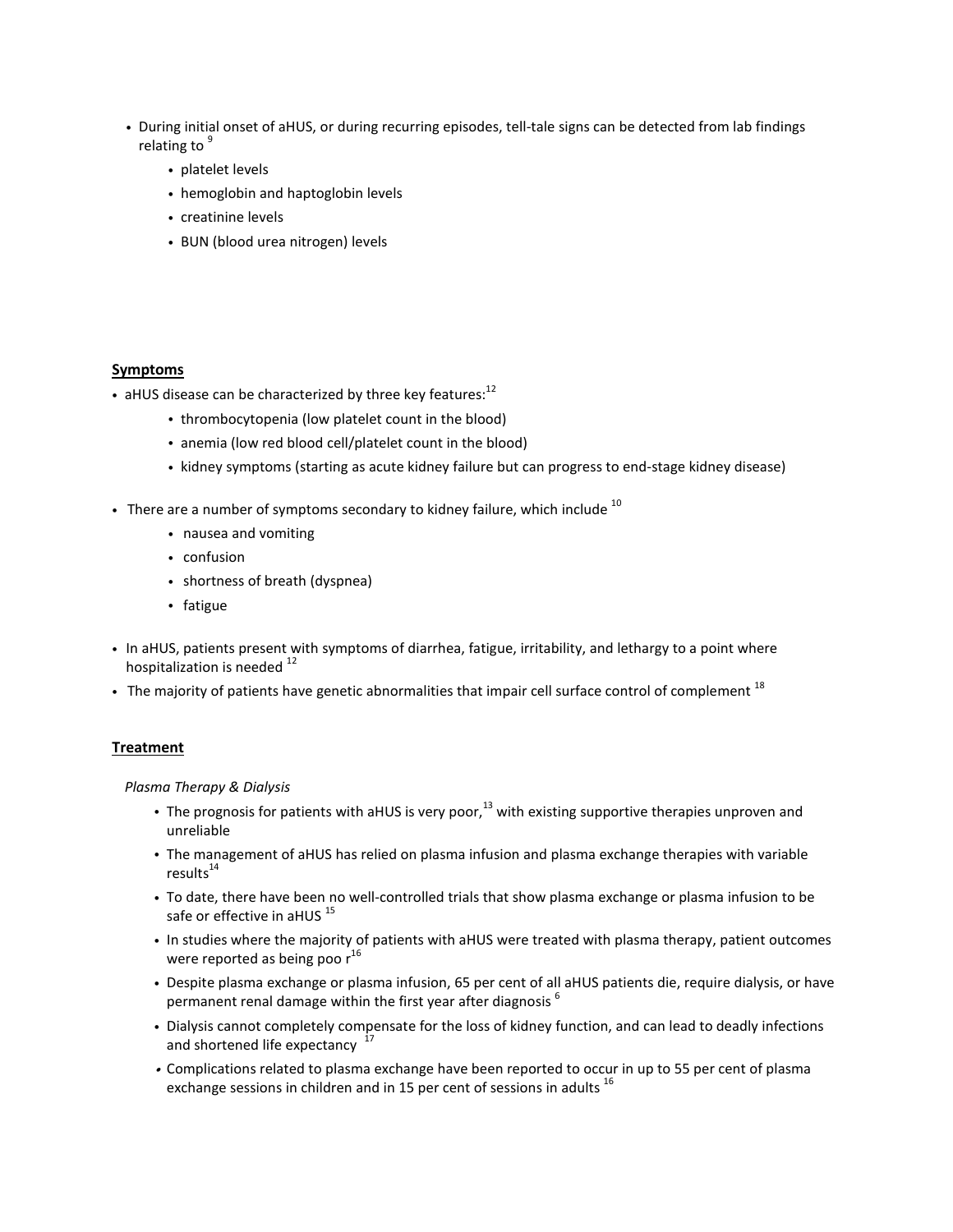### *Eculizumab*

- Eculizumab has shown greater efficacy than plasma therapy in the prevention and treatment of aHUS  $^{16, 19}$
- Experts recommend the use of eculizumab as first-line therapy in children with aHUS, and for adults with an unequivocal diagnosis of aHUS  $^{16}$
- Clinicians advise that patients with native or transplanted kidneys whose aHUS recurs be treated with eculizumab <sup>16</sup>, and that treatment be initiated as early as possible for optimal recovery of renal function<sup>19</sup>
- Switching from plasma therapy to eculizumab has been shown to improve renal function even in patients with long-lasting and stable chronic kidney disease  $^{16}$
- In clinical trials, eculizumab has been proven effective in preventing blood vessel damage and abnormal blood clotting <sup>20, 21</sup>
- In June 2013, an international study in the *New England Journal of Medicine* showed aHUS patients treated with eculizumab were able to discontinue plasma infusion/exchange and dialysis therapies, and saw improved kidney function, reduced blood vessel damage and decreased risk of blood clots<sup>22</sup>

### *Access to Treatment*

- As of April 2016 aHUS patients in many nations still do not have access to eculizumab, and coverage within some of those countries is further restricted: dependent on the aHUS patient's location within their nation or their individual health status.  $26,28$
- In September 2013, National Health Service (NHS) England recommended that eculizumab be funded for aHUS patients, following a positive reimbursement recommendation from the Clinical Priorities Advisory Group (CPAG). The final draft guidance recommending eculizumab for funding for treating aHUS was issued by the National Institute for Health and Care Excellence (NICE) in November of 2014.
- Inequality in Treatment Options among Nations Access to eculizumab for treatment of aHUS patients worldwide plummets from 77% to only 37% for poll respondents in nations outside of the US & EU.<sup>28</sup> (White Paper at **[http://ow.ly/Dbzb303ZqhU,](http://ow.ly/Dbzb303ZqhU)** with 2016 Poll Results: <http://ow.ly/1DA7303FoJx> )

Note: The aHUS Alliance wishes to extend thanks to aHUS Canada for their efforts in providing core facts contained *in this document.* 

# **SOURCES: See our CITATIONS section later in this document**

*A Short Version of this Document is Available*

**aHUS Facts- a Brief Look**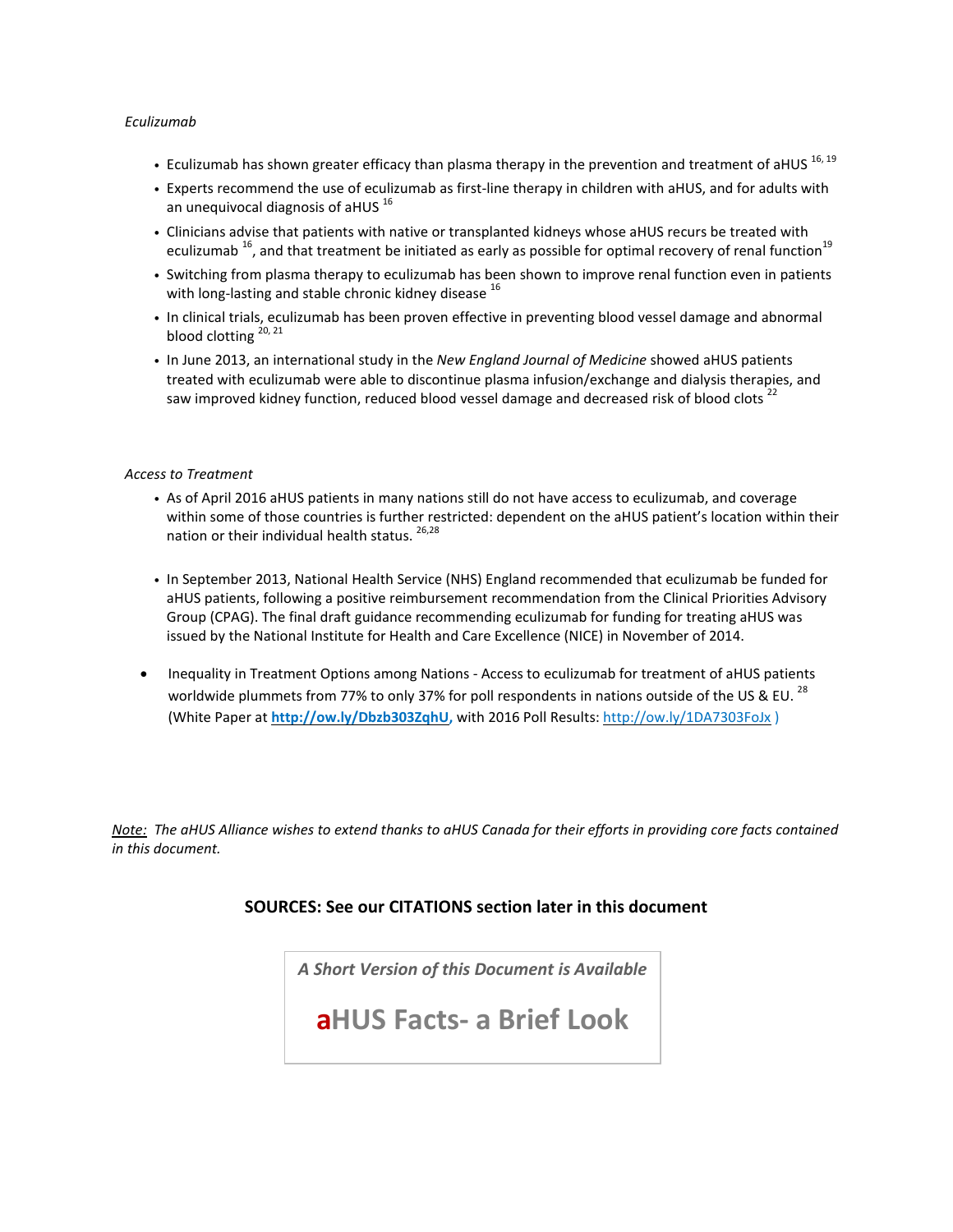# **Future in aHUS Treatment- Pipeline of Investigational Orphan Drug Therapies**

**(Table created Sept 2016)** 26,27

| Company                                                                  | <b>Molecule</b>                               | <b>Mechanism</b>                               | <b>Indications</b>                          | Stage*       |
|--------------------------------------------------------------------------|-----------------------------------------------|------------------------------------------------|---------------------------------------------|--------------|
| Alexion                                                                  | ALXN1210, (TT30,<br>acquired from<br>Taligen) | Anti-C5 inhibitor                              | PNH, others                                 | Phase 1/2    |
| Achillion                                                                | <b>ACH-4471</b>                               | Sm Molecule:<br>Factor D inhibitor             | PNH, C3G, others                            | Phase 1/2    |
| <b>AKARI</b><br><b>Therapeut</b><br><u>ics</u><br>(formerly<br>Volution) | Coversin®                                     | C5 inhibitor                                   | PNH, aHUS, Guillain Barre<br>Syndrome       | Phase 1B     |
| Alnylam                                                                  | ALN-CC5                                       | C5 (RNAi therapeutic)                          | <b>PNH</b>                                  | Phase 1/2    |
| Amgen                                                                    | <b>ABP 959</b>                                | <b>BioSimilar to</b><br>eculizumab             | Same targeted diseases as<br>for eculizumab | Unknown      |
| Apellis                                                                  | Compstatin <sup>®</sup> / APL-2               | C3 inhibitor                                   | <b>PNH</b>                                  | Phase 1B     |
| Chemo<br>Centryx                                                         | <b>CCX168</b>                                 | <b>Small Molecule</b><br><b>Targeting C5aR</b> | AAV, aHUS, IgAN                             | P II for AAV |
| Epirus<br>Biopharm<br>aceuticals                                         | <b>BOW080</b>                                 | <b>BioSimilar to</b><br>eculizumab             | Same targeted diseases as<br>for eculizumab | Unknown      |
| Omeros                                                                   | OMS721 <sup>®</sup> / MASP-2                  | Lectin pathway inhibitor                       | Phase 2/3<br>TMAs including aHUS            |              |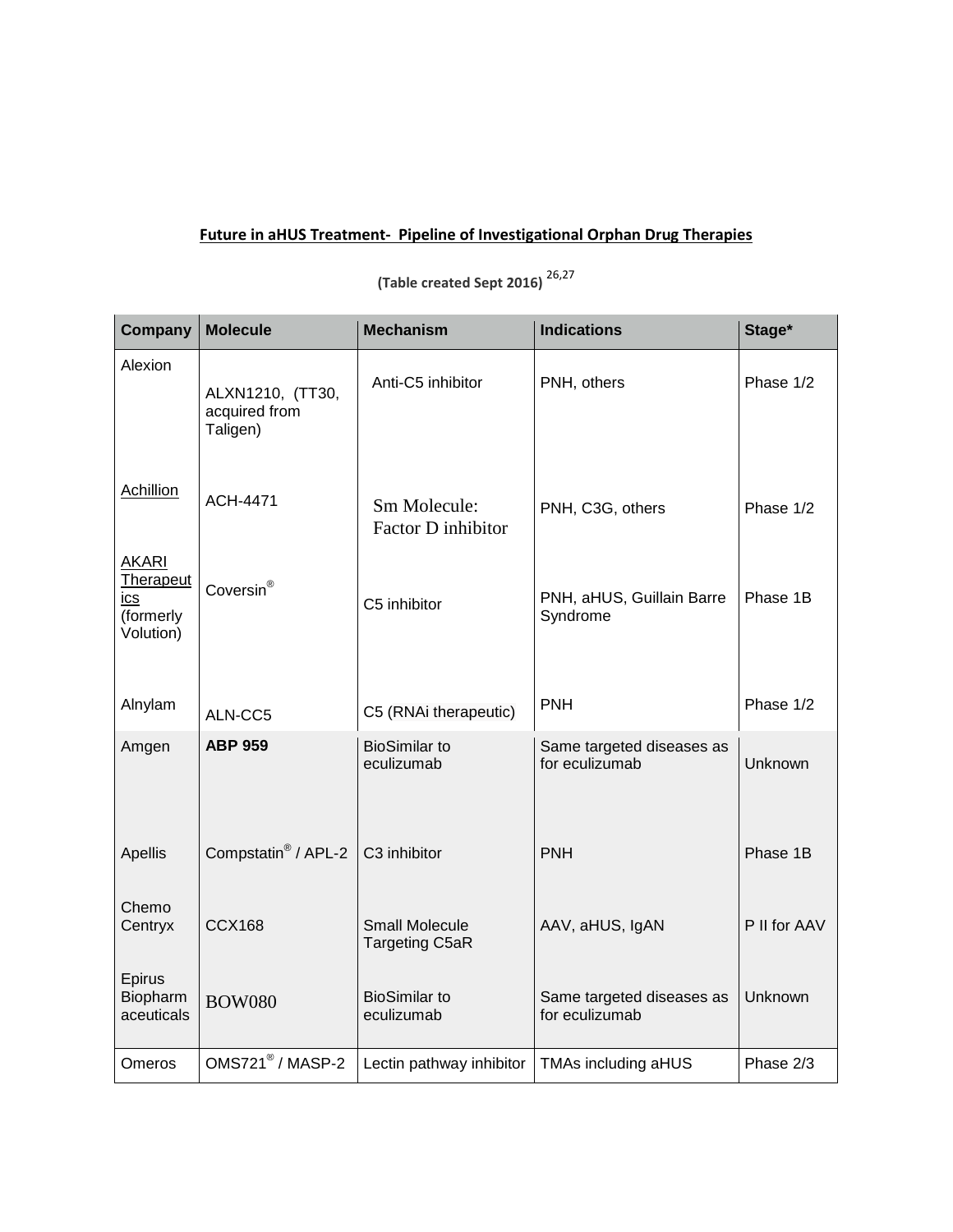| Company | <b>Molecule</b> | <b>Mechanism</b> | <b>Indications</b>     | Stage* |
|---------|-----------------|------------------|------------------------|--------|
|         |                 |                  |                        |        |
| Ra      | RA101495        | C5 inhibitor     | PNH, other indications | ΡI     |

*\*Clinical Trials, Stages of Development:* <http://www.nlm.nih.gov/services/ctphases.html>

#### **Resources regarding these Investigational Drugs:**

See Alexion's Corporate site, regarding ALXN1210:<http://ow.ly/h0ld303SdEb>

See **Achillion's** Corporate site, regarding ACH4471:<http://ow.ly/vXej303SdHd>

See **Akari Therapeutics**'s Corporate site, regarding Coversin®: <http://akaritx.com/coversin/>

See **Alnylam's** Corporate site, regarding ALN-CC5®: <http://ow.ly/VkHs303Tnra>

See Amgen's Pipeline: <http://www.amgenpipeline.com/pipeline/>Article re ABP 959: <http://ow.ly/UVY2303TnF4>

See **Apellis**' Corporate site, regarding Compstatin®/APL-2:<http://www.apellis.com/focus.html>PR: http://ow.ly/zvSd303ToqZ

See ChemoCentryx's Corporate site, regarding CCX168: http://ow.ly/JoUE303ToKA

See **Epirus Biopharmaceuticals**' Corporate site, regarding BOW080: <http://ow.ly/vp7s303TnPV>Article: <http://ow.ly/UVY2303TnF4>

See **Omeros**' Corporate site, regarding OMS721®/MASP-2: <http://www.omeros.com/pipeline/masp2.htm>PR: <http://ow.ly/LYGq303Tp8p>

See **Akari Therapeutics**'s Corporate site, regarding Conversin®: <http://akaritx.com/coversin/>

See **Ra Pharmaceutical** 's Corporate site, regarding RA101495®:<http://rapharma.com/programs.html> PR: <http://ow.ly/TdN7303TpgJ>

# **LEARN about Clinical Trials for aHUS,**with updated information on ClinicalTrials.gov: <http://ow.ly/NmCh303Tmzs>

### **2016 aHUS Global Poll: aHUS Patient Voice** <sup>28</sup>

An international poll of aHUS patients and pediatric caregivers was launched on 29 February 2016 (world Rare Disease Day) and was completed 15 April 2016. The poll was offered in 6 languages and contained 45 questions to include patient profiles as well as diagnosis and treatment experiences. Additional information and insights were sought regarding aHUS challenges, patient engagement views, clinical trials, and orphan drug development issues.

233 respondents from 23 countries provided data for the 2016 aHUS Global Poll, with results reported within **these assets, graphs and commentary:**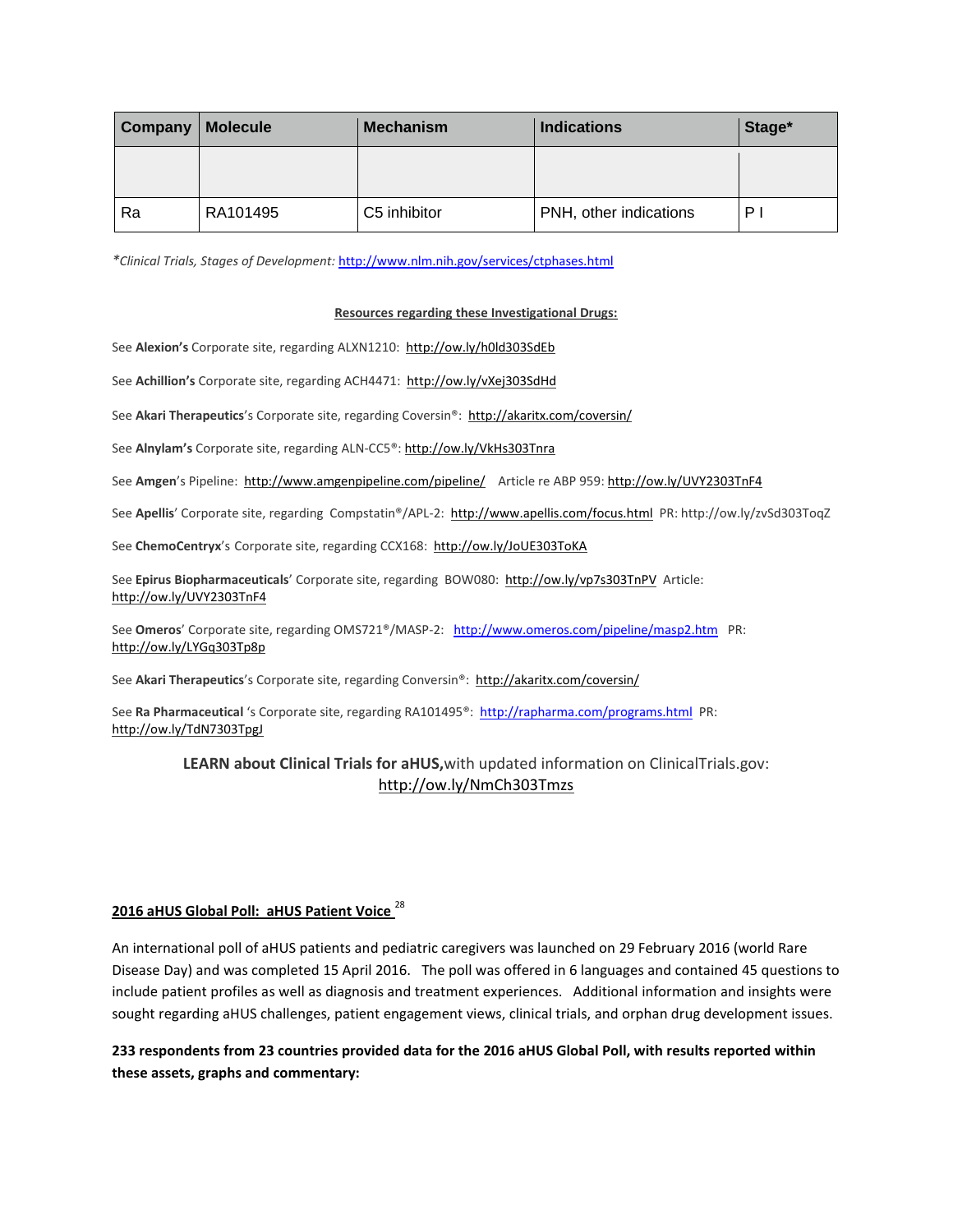- 2016 aHUS Global Poll OVERVIEW:<http://ow.ly/gSj8303GcdH>
- 2016 aHUS Global Poll, RESULTS & Graphs:<http://ow.ly/1DA7303FoJx>
- RareConnect 2016 aHUS Poll Webinar (commentary by Dr. C Licht): <http://ow.ly/ACiN303GajE>

2014 aHUS Poll: In Collaboration with RareConnect, previous aHUS poll Results & Webinar with commentary by Dr. *T Goodship:<http://ow.ly/hRau303OZG2>*

# **aHUS Insights – Select Info from the 2016 Global Poll** <sup>28</sup> **–** *(View Complete Data at Links above)*

*Poll respondent Profile* - 48% of responses were from caregivers of pediatric aHUS patients, with the remaining 52% of data representing adult patients. 66% of people completing the 2016 aHUS global poll were female, 34% were male.

 *Response rate by Nation* – Of the 23 countries participating in the 2016 poll, respondents living in these three countries had the highest participation rates with the other 20 nations created less than 10% of survey responses. (The poll was available in 6 languages:EN, ES, FR, RUS, IT and JPN)

USA - 43% UK - 18% Canada - 11%

- *Genetic Testing* 84% have or are awaiting Genetic Test Results
- *aHUS Info Sources* When seeking Information, most:

| Check aHUS Patient Organizations - $37\%$ Rely on their Doctor - 17% | Utilize Search Engines - 26% |
|----------------------------------------------------------------------|------------------------------|
|                                                                      |                              |

- *Dialysis* 46% of poll respondents stated the most significant dialysis issue was it interferes with normal routines. Other dialysis issues:
	- Impact on Other ORGANS 29%
	- Negative affect on QUALITY at Work/School 28%
	- Issues with ANXIETY or DEPRESSION 27%
- *aHUS Research - Participation* 50% of Respondents have already done so, and 36% more would like participate but don't know how to engage.
- *Inequality in Treatment Options among Nations* Access to eculizumab for treatment of aHUS patients worldwide plummets from 77% to only 37% for poll respondents in nations outside of the US & EU. (White Paper at **<http://ow.ly/Dbzb303ZqhU>** )
- *COST Impact* 7 out of 10 state their specialist or medical team mention COST of aHUS treatment in discussing patient care options. 16% state cost concerns affect their treatment options or medical care.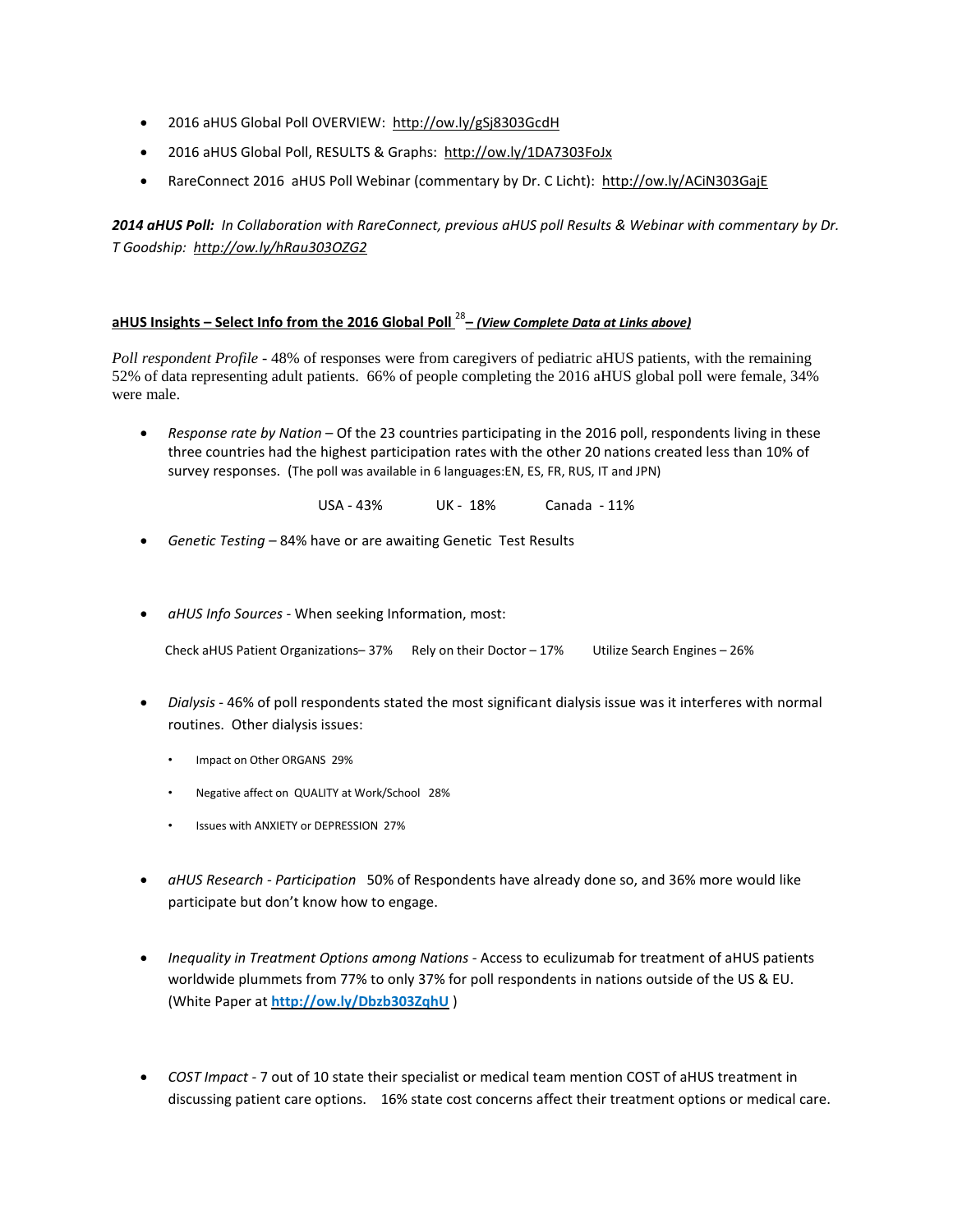- *COST Treatment Access* **-** 24% of respondents state aHUS medical care or treatment is limited by their National or Heath Ministry policies. 29% note that cost of medical care and treatment concern them and their family.
- *Advancements in aHUS treatment or drug therapies-* Factors or key considerations for use:
	- Cost of new drugs would likely affect our usage 33%
	- Recommendation of our medical team 28%
	- Type of drug delivery/Ease & Convenience of New Treatment 24%



**2016 aHUS Global Poll, RESULTS & Graphs**: <http://ow.ly/1DA7303FoJx>

**DIRECTORY of aHUS Patient Organizations:**<http://ow.ly/TlLw303QQGn>

# **Resources – Learn More about aHUS**

\*In ENGLISH: Disease OVERVIEW with definitions & research links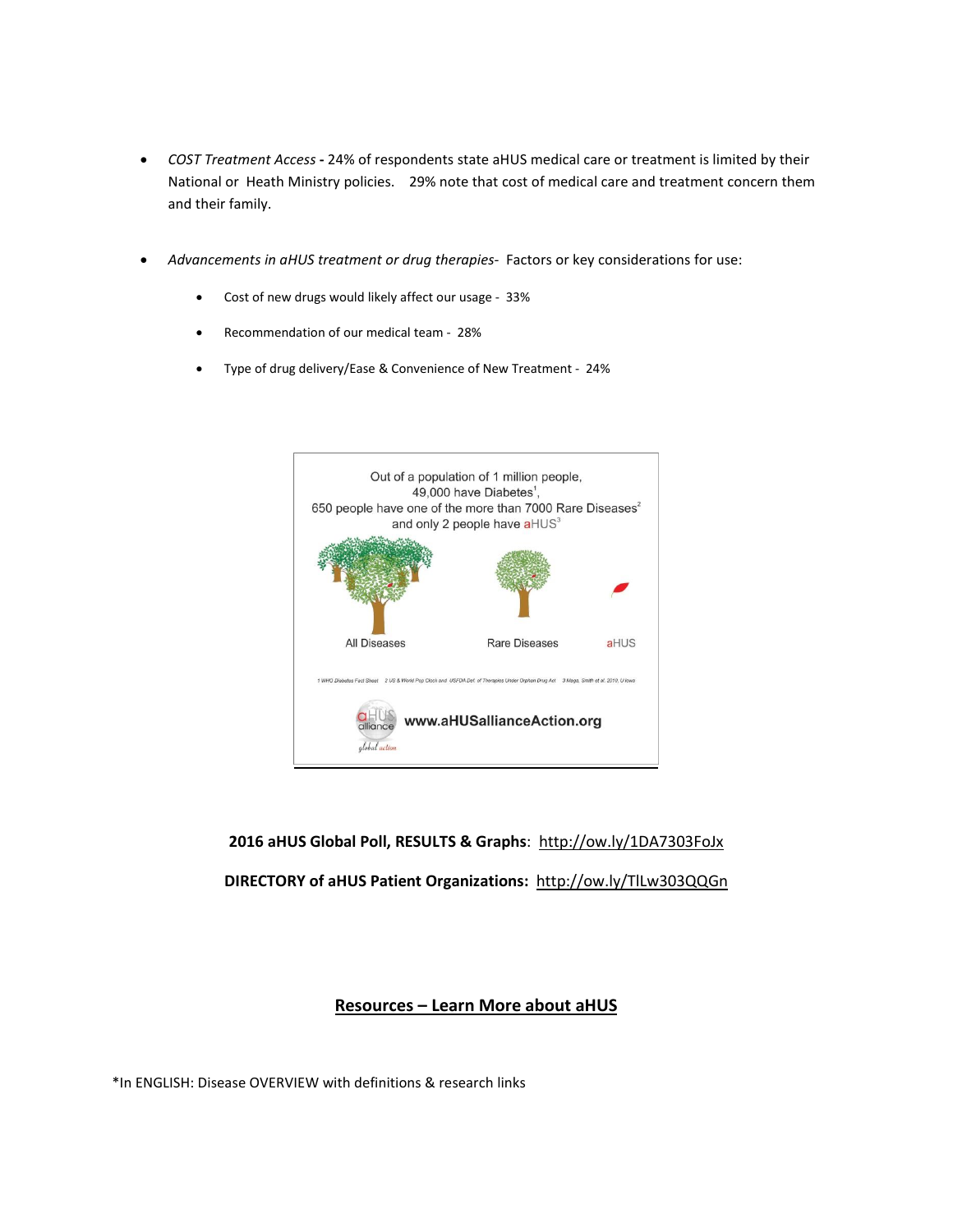NCBI GeneReviews© **,** affiliated with the National Institutes of Health (NIH) <http://www.ncbi.nlm.nih.gov/books/NBK1367/>

\*In ENGLISH: OVERVIEW with detailed Info & Tables on aHUS triggers, genetics, extra-renal involvement (aHUS affecting other organs), and other topics

Kavanagh D, Goodship T H, and Richards A. Atypical Hemolytic Uremic Syndrome. Semin Nephrol 2013 Nov; 33(6): 508–530. doi: 10.1016/j.semnephrol.2013.08.003 <http://ow.ly/QjUD303Tqlp>

\*In ENGLISH: Pediatric Focus

An international consensus approach to the management of atypical hemolytic uremic syndrome in children, Abstract: <http://www.ncbi.nlm.nih.gov/pubmed/25859752>

\*In ENGLISH and Multiple Languages: KDIGO GLOBAL [CONSENSUS](http://kdigo.org/home/conferences/complement-mediated-kidney-diseases/) 

An international consensus approach to the diagnosis and management of patients with complement-mediated kidney disease, such as aHUS. *EXPECTED IN LATE 2016, THIS DOCUMENT HAS NOT YET BEEN RELEASED*. (Check www.KDIGO.org for updates)

\*aHUS Clinical & Diagnostic Checklist, Courtesy of www.RareRenal.org (UK): <http://ow.ly/BuOR303SaLv>

**\***Atypical HUS Clinical Channel - YouTube:<http://ow.ly/mSyT303ZDch>



### **Rare Diseases – Fast Facts**

- There are approximately 7,000 diseases and conditions designated as a rare disease, each affecting fewer than 200,000 Americans. In Europe, a disease is considered rare if it affects fewer than 1 in 2,000 people.
- Rare diseases as a group affect an estimated 25 to 30 million Americans, 1 out of 10 people. Eighty percent of rare diseases are genetic in origin, and it is estimated that about half of all rare diseases affect children.

[EURORDIS:](http://www.rarediseaseday.org/) Founders of Global Rare Disease Day: Info & Resources [www.eurordis.org](http://www.eurordis.org/) [NORD:](http://rarediseaseday.us/) Rare Disease Day Info & Resources, specific to the USA [www.rarediseases.org](http://www.rarediseases.org/) [RareConnect](https://www.rareconnect.org/en) : Disease-Specific Webpages, sponsored by NORD and EURORDIS [www.rareconnect.org](http://www.rareconnect.org/)

These organizations provide information, services, resources, and support to the rare disease community. Their Rare Disease *Day resources include press kits, social media tools, Rare Disease Day graphics and more.*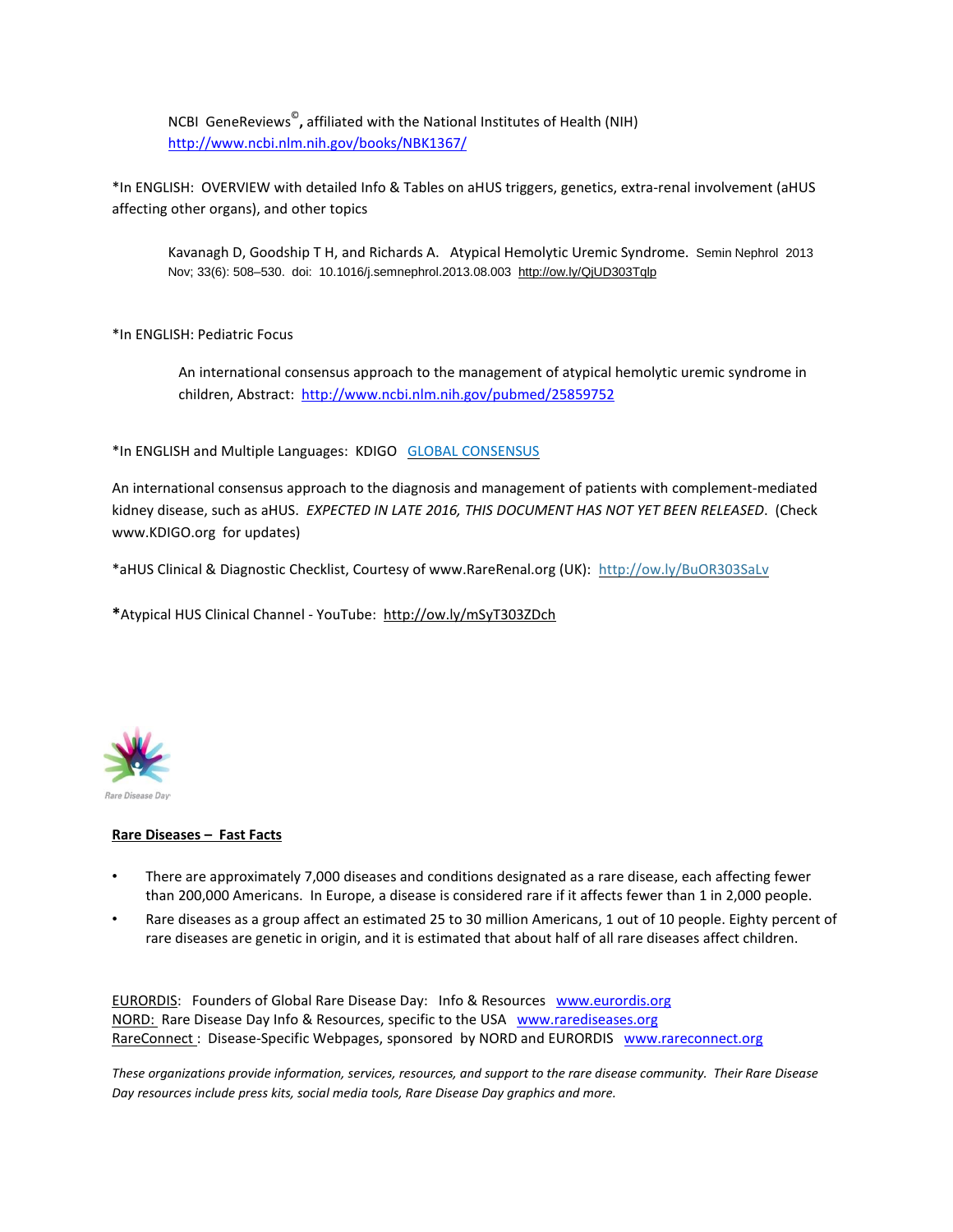**World Rare Disease Day**, recognized annually on the last day of February, encourages patients and their families, medical professionals, researchers, government officials, and companies developing treatments for rare diseases to join together to focus attention on rare diseases as a public health issue.

### **aHUS Awareness Day is 24 September**

Created by the aHUS Alliance in 2015, and marked in various nations around the world, aHUS Awareness Day provides an opportunity for individuals and organizations around the world to join together in support of people **living with aHUS. An opportunity to provide aHUS insights, information and outreach, we encourage participation of all stakeholders who seek to provide advancement for patients globally. Learn More about aHUS Awareness Day aHUS Alliance** <http://ow.ly/yuMA303Vosx>

## **CITATIONS**

 $^1$  Genetics Home Reference. Atypical hemolytic-uremic syndrome. http://ghr.nlm.nih.gov/condition/atypicalhemolytic-uremic-syndrome

 $^2$  Noris M, Caprioli J,Bresin E, et al. Relative Role of Genetic Complement Abnormalities in Sporadic and Familial aHUS and Their Impact on Clinical Phenotype. Clin J Am Soc Nephrol. 2010;5:1844-1859.

<sup>3</sup> Benz K and Amann K. Thrombotic microangiopathy: new insights. Curr Opin Nephrol Hypertens. 2010;19(3):242-247.

 $^{4}$ Tsai HM. The molecular biology of thrombotic microangiopathy. Kidney Int 2006 Jul;70(1):16-23.

<sup>5</sup> Noris M and Remuzzi G. Review Article: Atypical Hemolytic–Uremic Syndrome. N Engl J Med <sup>1212</sup>2009;361:1676-87.

 $^6$ Caprioli J, Noris M, Brioschi S, et al. Genetics of HUS: the impact of MCP, CFH, and IF mutations on clinical presentation, response to treatment, and outcome. Blood. 2006;108:1267-1279.

 $^7$ Kavanagh D and Goodship T. Atypical Hemolytic Uremic Syndrome, Genetic Basis, and Clinical Manifestations. Acquired Hematopoietic Disordrers: Complement-Mediated Blood Disorders. 2011:15-20.

8 Frémeaux-Bacchi, V. Treatment of atypical uraemic syndrome in the era of eculizumab. Clin Kidney J. 2012;5:4–6.  $^9$ Bresin E, Daina E, Noris M, et al. Outcome of renal transplantation in patients with non–Shiga toxin-associated hemolytic uremic syndrome: prognostic significance of genetic background. Clin J Am Soc Nephrol. 2006;1:88-99.

<sup>10</sup> aHUS Action. Atypical Haemolytic Uremic Syndrome (aHUS). Accessed March 6, 2013. Available at:

[http://www.ahus-action.org/wp-content/uploads/2011/10/aHUS-Action-Briefing-for-Parliamentarians-FINAL.pdf.](http://www.ahus-action.org/wp-content/uploads/2011/10/aHUS-Action-Briefing-for-Parliamentarians-FINAL.pdf)

 $11$  Burke L, et al. The Atypical HUS Foundation (USA). A Parent's Perspective - aHUS Bootcamp. Accessed on April 23, 2013. Available at: [https://www.rareconnect.org/uploads/documents/a-parent-s-perspective-ahus](https://www.rareconnect.org/uploads/documents/a-parent-s-perspective-ahus-bootcamp.pdf)[bootcamp.pdf](https://www.rareconnect.org/uploads/documents/a-parent-s-perspective-ahus-bootcamp.pdf)

 $^{12}$ Loirat C, Frémeaux-Bacchi V. Atypical hemolytic uremic syndrome. Orphanet J Rare Dis. 2011 Sep 8; 6:60.

<sup>13</sup> Tschumi S, Gugger M, Bucher B, Riedl M, Simonetti G. Eculizumab in atypical hemolytic uremic syndrome: longterm clinical course and histological findings. Pediatric Nephrology. November 2011;26(11):2085-2088.

<sup>14</sup> Mache C, Acham-Roschitz B, Frémeaux-Bacchi V, et al. Complement Inhibitor Eculizumab in Atypical Hemolytic Uremic Syndrome. Clin J Am Soc Nephrol. 2009; 4:1312–1316.

<sup>15</sup> Loirat C, Garnier A, Sellier-Leclerc AL, Kwon T. Plasmatherapy in atypical hemolytic uremic syndrome. Semin Thromb Hemost 2010:36(6):673-681.

<sup>16</sup> Zuber J, Fakhouri F, Roumenina LT, Loirat C, Frémeaux-Bacchi V on behalf of the French Study Group for aHUS/C3G. Use of eculizumab for atypical haemolytic uraemic syndrome and C3 glomerulopathies. Nat Rev Nephrol 2012:8:643-657.

 $17$  Dialysis – Side Effects. National Health Service. NHS Choices. Available at:

www.nhs.uk/Conditions/dialysis/Pages/side-effects.aspx. Accessed on January 10, 2014.

<sup>18</sup> Nester CM, Barbour T, Rodriquez de Cordoba S, Dragon-Durey MA, Fremeaux-Bacchi V, Goodship THJ, Kavanagh

D, Noris M, Pickering M, Sanchez-Corral P, Skerka C, Zipfel P, Smith RJH. Atypical aHUS: state of the art. Mole